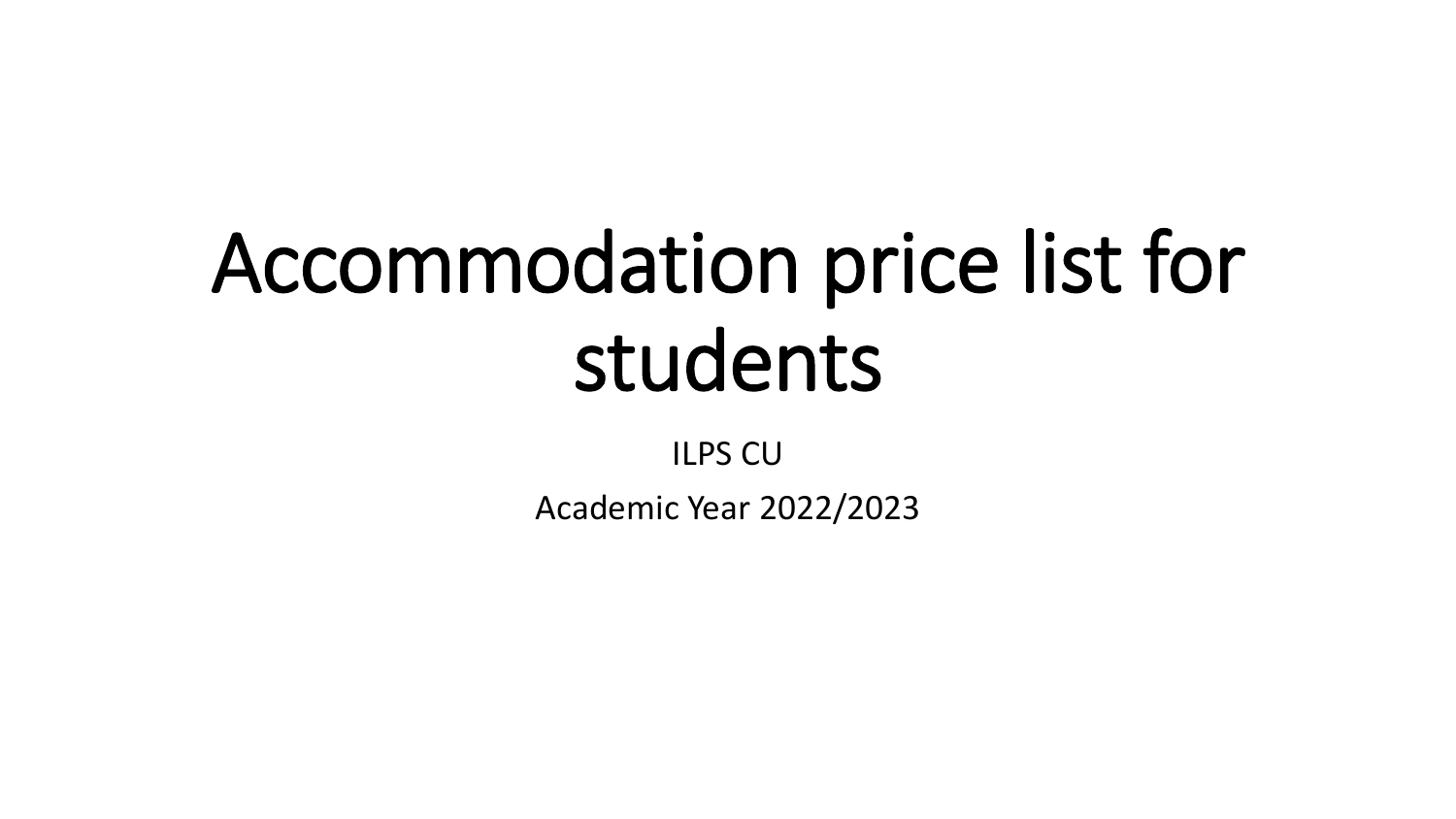## 300 EUR ACCOMMODATION DEPOSIT

|                    | <b>Dormitory</b>         | <b>Accommodation standard</b> |                 | <b>Basic mode</b>                              |                        |  |
|--------------------|--------------------------|-------------------------------|-----------------|------------------------------------------------|------------------------|--|
| Study Centre       |                          | Set-up                        | <b>Bathroom</b> | <b>Number of</b><br>days the<br>deposit covers | Price / night<br>[CZK] |  |
| Vyšehrad           | $\overline{\phantom{0}}$ | 2-bed                         | en suite        | 29                                             | 265,00 Kč              |  |
|                    |                          | 2-bed                         | shared          | 41                                             | 185,00 Kč              |  |
|                    |                          | 1-bed                         | len suite       | 19                                             | 400,00 Kč              |  |
| Krystal            |                          | 2-bed                         | len suite       | 29                                             | 265,00 Kč              |  |
|                    |                          | 1-bed                         | en suite        | 20                                             | 370,00 Kč              |  |
| <b>Hostivař</b>    | building no.7            | $2$ -bed                      | en suite        | 40                                             | 190,00 Kč              |  |
|                    | building no.7            | 1-bed                         | en suite        | 29                                             | 265,00 Kč              |  |
|                    | building no.3            | 2-bed                         | en suite        | 36                                             | 210,00 Kč              |  |
|                    | building no.3            | 1-bed                         | en suite        | 26                                             | 295,00 Kč              |  |
| Poděbrady          | Dormitory I              | 2-bed                         | shared          | 54                                             | 140,00 Kč              |  |
|                    | Dormitory I              | 3-bed                         | shared          | 54                                             | 140,00 Kč              |  |
|                    | Dormitory I              | 4-bed                         | shared          | 54                                             | 140,00 Kč              |  |
|                    | <b>Hotel House</b>       | 2-bed                         | en suite        | 43                                             | 175,00 Kč              |  |
|                    | <b>Hotel House</b>       | 3-bed                         | len suite       | 43                                             | 175,00 Kč              |  |
|                    | <b>Hotel House</b>       | 4-bed                         | en suite        | 43                                             | 175,00 Kč              |  |
| Mariánské<br>Lázně | category A               | 1-bed                         | shared          | 30 <sup>2</sup>                                | 250,00 Kč              |  |
|                    | category B               | $1$ -bed                      | Ishared         | 63                                             | 120,00 Kč              |  |
|                    | category C1              | 2-bed                         | Ishared         | 41                                             | 185,00 Kč              |  |
|                    | category C2              | 2-bed                         | Ishared         | 44                                             | 170,00 Kč              |  |
|                    | category D               | 3-bed                         | shared          | 47                                             | 160,00 Kč              |  |
|                    | category E               | 2-bed                         | en suite        | 32                                             | 235,00 Kč              |  |
|                    | category F               | 2-bed                         | en suite        | 27                                             | 275,00 Kč              |  |
|                    | category G               | 3-bed                         | len suite       | 37                                             | 205,00 Kč              |  |